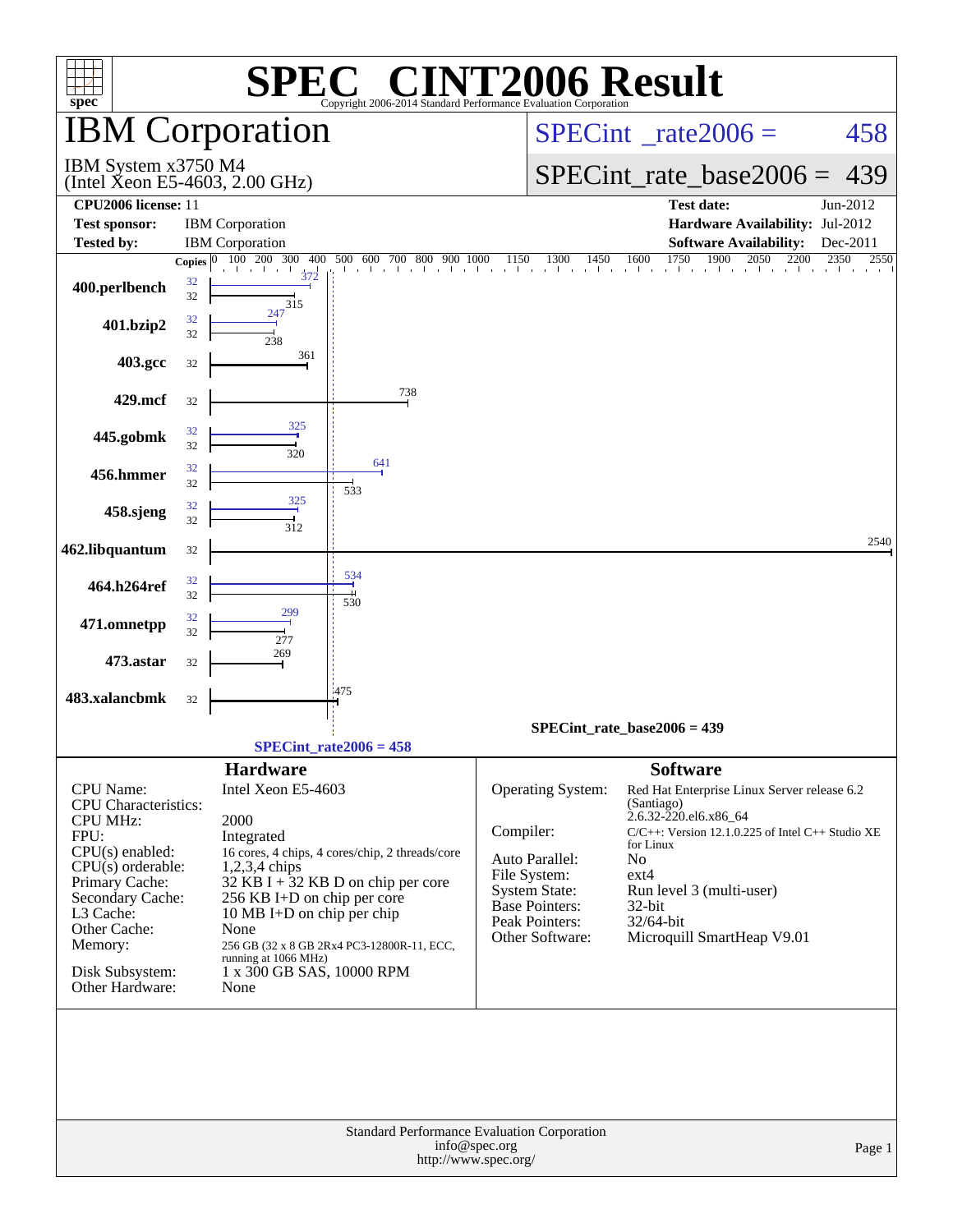

## IBM Corporation

## SPECint rate $2006 = 458$

#### IBM System x3750 M4

(Intel Xeon E5-4603, 2.00 GHz)

[SPECint\\_rate\\_base2006 =](http://www.spec.org/auto/cpu2006/Docs/result-fields.html#SPECintratebase2006) 439

**[CPU2006 license:](http://www.spec.org/auto/cpu2006/Docs/result-fields.html#CPU2006license)** 11 **[Test date:](http://www.spec.org/auto/cpu2006/Docs/result-fields.html#Testdate)** Jun-2012 **[Test sponsor:](http://www.spec.org/auto/cpu2006/Docs/result-fields.html#Testsponsor)** IBM Corporation **[Hardware Availability:](http://www.spec.org/auto/cpu2006/Docs/result-fields.html#HardwareAvailability)** Jul-2012 **[Tested by:](http://www.spec.org/auto/cpu2006/Docs/result-fields.html#Testedby)** IBM Corporation **[Software Availability:](http://www.spec.org/auto/cpu2006/Docs/result-fields.html#SoftwareAvailability)** Dec-2011

#### **[Results Table](http://www.spec.org/auto/cpu2006/Docs/result-fields.html#ResultsTable)**

|                  | <b>Base</b>   |                |              |                                                                                                          |                  |                |       | <b>Peak</b>   |                |              |                |              |                |              |
|------------------|---------------|----------------|--------------|----------------------------------------------------------------------------------------------------------|------------------|----------------|-------|---------------|----------------|--------------|----------------|--------------|----------------|--------------|
| <b>Benchmark</b> | <b>Copies</b> | <b>Seconds</b> | <b>Ratio</b> | <b>Seconds</b>                                                                                           | Ratio            | <b>Seconds</b> | Ratio | <b>Copies</b> | <b>Seconds</b> | <b>Ratio</b> | <b>Seconds</b> | <b>Ratio</b> | <b>Seconds</b> | <b>Ratio</b> |
| 400.perlbench    | 32            | 994            | <b>315</b>   | 997                                                                                                      | 313 <sup>I</sup> | 992            | 315   | 32            | 839            | 372          | 838            | 373          | 840            | 372          |
| 401.bzip2        | 32            | 1300           | 238          | 1300                                                                                                     | 237              | 1299           | 238   | 32            | 1253           | 246          | 1250           | 247          | 1253           | 247          |
| $403.\text{gcc}$ | 32            | 711            | 363          | 714                                                                                                      | 361              | 713            | 361   | 32            | 711            | 363          | 714            | 361          | 713            | 361          |
| $429$ .mcf       | 32            | 396            | 738          | 395                                                                                                      | 739              | 395            | 738   | 32            | 396            | 738          | 395            | 739          | 395            | 738          |
| $445$ .gobmk     | 32            | 1044           | 321          | 1050                                                                                                     | <b>320</b>       | 1058           | 317   | 32            | 1024           | 328          | 1032           | 325          | 1036           | 324          |
| 456.hmmer        | 32            | 560            | 533          | 560                                                                                                      | 533              | 561            | 532   | 32            | 466            | 641          | 466            | 641          | 467            | 640          |
| $458$ .sjeng     | 32            | 1241           | 312          | 1240                                                                                                     | 312              | 1238           | 313   | 32            | 1192           | 325          | 1191           | 325          | 1192           | 325          |
| 462.libquantum   | 32            | 261            | 2550         | 261                                                                                                      | 2540             | 261            | 2540  | 32            | 261            | 2550         | 261            | 2540         | 261            | 2540         |
| 464.h264ref      | 32            | 1308           | 541          | 1336                                                                                                     | <b>530</b>       | 1340           | 528   | 32            | 1331           | 532          | 1324           | 535          | 1326           | 534          |
| 471.omnetpp      | 32            | 721            | 277          | 721                                                                                                      | 277              | 722            | 277   | 32            | 671            | 298          | 670            | 299          | 670            | <u>299</u>   |
| 473.astar        | 32            | 836            | 269          | 832                                                                                                      | 270              | 840            | 268   | 32            | 836            | 269          | 832            | 270          | 840            | 268          |
| 483.xalancbmk    | 32            | 465            | 475          | 464                                                                                                      | 476              | 467            | 473   | 32            | 465            | 475          | 464            | 476          | 467            | 473          |
|                  |               |                |              | Results appear in the order in which they were run. Bold underlined text indicates a median measurement. |                  |                |       |               |                |              |                |              |                |              |

#### **[Submit Notes](http://www.spec.org/auto/cpu2006/Docs/result-fields.html#SubmitNotes)**

 The numactl mechanism was used to bind copies to processors. The config file option 'submit' was used to generate numactl commands to bind each copy to a specific processor. For details, please see the config file.

### **[Operating System Notes](http://www.spec.org/auto/cpu2006/Docs/result-fields.html#OperatingSystemNotes)**

Stack size set to unlimited using "ulimit -s unlimited"

#### **[Platform Notes](http://www.spec.org/auto/cpu2006/Docs/result-fields.html#PlatformNotes)**

 Operating Mode set to Maximum Perfomance in BIOS Sysinfo program /cpu2006.1.2/config/sysinfo.rev6800 \$Rev: 6800 \$ \$Date:: 2011-10-11 #\$ 6f2ebdff5032aaa42e583f96b07f99d3 running on kong-pete Tue Jun 5 14:49:06 2012 This section contains SUT (System Under Test) info as seen by some common utilities. To remove or add to this section, see: <http://www.spec.org/cpu2006/Docs/config.html#sysinfo> From /proc/cpuinfo model name : Intel(R) Xeon(R) CPU E5-4603 0 @ 2.00GHz 4 "physical id"s (chips) 32 "processors" cores, siblings (Caution: counting these is hw and system dependent. The following excerpts from /proc/cpuinfo might not be reliable. Use with caution.) cpu cores : 4 Continued on next page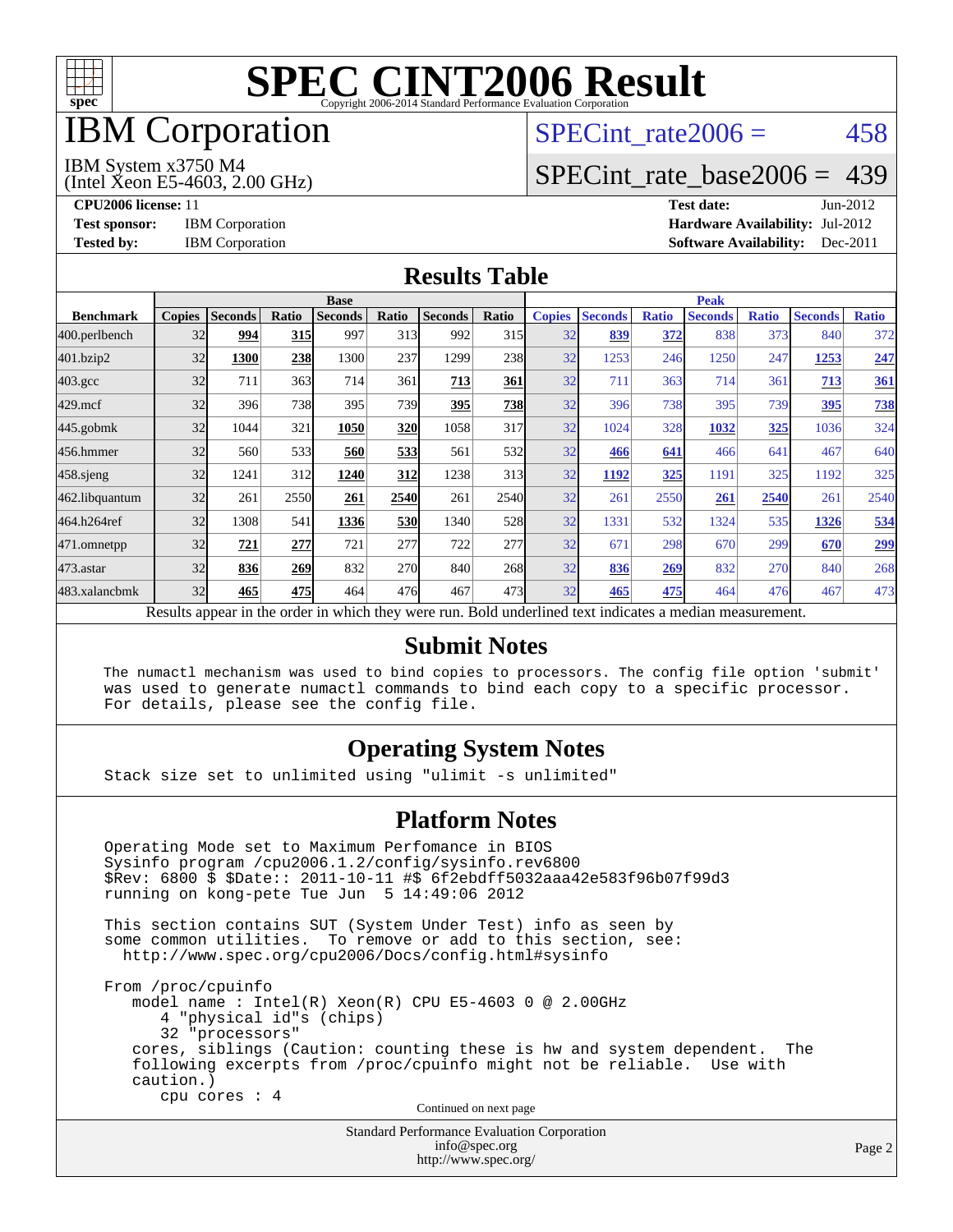

IBM Corporation

SPECint rate $2006 = 458$ 

(Intel Xeon E5-4603, 2.00 GHz) IBM System x3750 M4

[SPECint\\_rate\\_base2006 =](http://www.spec.org/auto/cpu2006/Docs/result-fields.html#SPECintratebase2006) 439

**[Tested by:](http://www.spec.org/auto/cpu2006/Docs/result-fields.html#Testedby)** IBM Corporation **IBM** Corporation **[Software Availability:](http://www.spec.org/auto/cpu2006/Docs/result-fields.html#SoftwareAvailability)** Dec-2011

**[CPU2006 license:](http://www.spec.org/auto/cpu2006/Docs/result-fields.html#CPU2006license)** 11 **[Test date:](http://www.spec.org/auto/cpu2006/Docs/result-fields.html#Testdate)** Jun-2012 **[Test sponsor:](http://www.spec.org/auto/cpu2006/Docs/result-fields.html#Testsponsor)** IBM Corporation **[Hardware Availability:](http://www.spec.org/auto/cpu2006/Docs/result-fields.html#HardwareAvailability)** Jul-2012

#### **[Platform Notes \(Continued\)](http://www.spec.org/auto/cpu2006/Docs/result-fields.html#PlatformNotes)**

 siblings : 8 physical 0: cores 0 1 2 3 physical 1: cores 0 1 2 3 physical 2: cores 0 1 2 3 physical 3: cores 0 1 2 3 cache size : 10240 KB From /proc/meminfo MemTotal: 264509148 kB HugePages\_Total: 0<br>Hugepagesize: 2048 kB Hugepagesize: /usr/bin/lsb\_release -d Red Hat Enterprise Linux Server release 6.2 (Santiago) From /etc/\*release\* /etc/\*version\* redhat-release: Red Hat Enterprise Linux Server release 6.2 (Santiago) system-release: Red Hat Enterprise Linux Server release 6.2 (Santiago) system-release-cpe: cpe:/o:redhat:enterprise\_linux:6server:ga:server uname -a: Linux kong-pete 2.6.32-220.el6.x86\_64 #1 SMP Wed Nov 9 08:03:13 EST 2011 x86\_64 x86\_64 x86\_64 GNU/Linux run-level 3 Jun 5 06:11 SPEC is set to: /cpu2006.1.2 Filesystem Type Size Used Avail Use% Mounted on /dev/mapper/vg\_kongpete-lv\_root ext4 264G 6.0G 245G 3% / Additional information from dmidecode: Memory: 11x Hynix HMT31GR7CFR4C-PB 8 GB 1600 MHz 2 rank 15x Micron 36JSF1G72PZ-1G6M1 8 GB 1600 MHz 2 rank 6x Samsung M393B1K70DH0-CK0 8 GB 1600 MHz 2 rank (End of data from sysinfo program) **[General Notes](http://www.spec.org/auto/cpu2006/Docs/result-fields.html#GeneralNotes)** Environment variables set by runspec before the start of the run: LD\_LIBRARY\_PATH = "/cpu2006.1.2/libs/32:/cpu2006.1.2/libs/64" Binaries compiled on a system with 1x Core i7-860 CPU + 8GB memory using RHEL5.5 Transparent Huge Pages enabled with: echo always > /sys/kernel/mm/redhat\_transparent\_hugepage/enabled Filesystem page cache cleared with:<br>echo 1> /proc/sys/vm/drop cac /proc/sys/vm/drop\_caches runspec command invoked through numactl i.e.: Continued on next page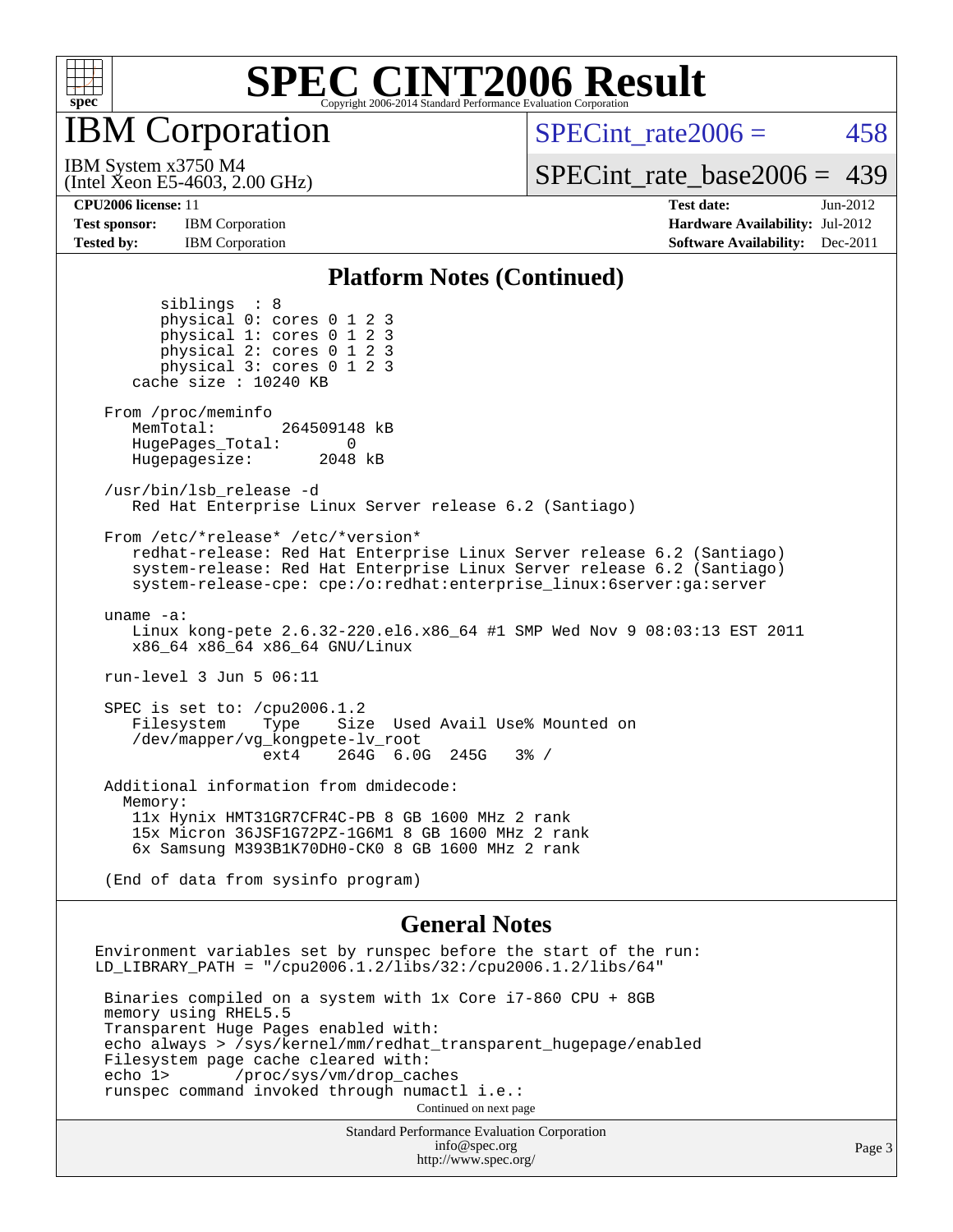

## IBM Corporation

SPECint rate $2006 = 458$ 

(Intel Xeon E5-4603, 2.00 GHz) IBM System x3750 M4

[SPECint\\_rate\\_base2006 =](http://www.spec.org/auto/cpu2006/Docs/result-fields.html#SPECintratebase2006) 439

**[Test sponsor:](http://www.spec.org/auto/cpu2006/Docs/result-fields.html#Testsponsor)** IBM Corporation **[Hardware Availability:](http://www.spec.org/auto/cpu2006/Docs/result-fields.html#HardwareAvailability)** Jul-2012

**[CPU2006 license:](http://www.spec.org/auto/cpu2006/Docs/result-fields.html#CPU2006license)** 11 **[Test date:](http://www.spec.org/auto/cpu2006/Docs/result-fields.html#Testdate)** Jun-2012 **[Tested by:](http://www.spec.org/auto/cpu2006/Docs/result-fields.html#Testedby)** IBM Corporation **[Software Availability:](http://www.spec.org/auto/cpu2006/Docs/result-fields.html#SoftwareAvailability)** Dec-2011

#### **[General Notes \(Continued\)](http://www.spec.org/auto/cpu2006/Docs/result-fields.html#GeneralNotes)**

numactl --interleave=all runspec <etc>

### **[Base Compiler Invocation](http://www.spec.org/auto/cpu2006/Docs/result-fields.html#BaseCompilerInvocation)**

[C benchmarks](http://www.spec.org/auto/cpu2006/Docs/result-fields.html#Cbenchmarks): [icc -m32](http://www.spec.org/cpu2006/results/res2012q3/cpu2006-20120716-23715.flags.html#user_CCbase_intel_icc_5ff4a39e364c98233615fdd38438c6f2)

[C++ benchmarks:](http://www.spec.org/auto/cpu2006/Docs/result-fields.html#CXXbenchmarks) [icpc -m32](http://www.spec.org/cpu2006/results/res2012q3/cpu2006-20120716-23715.flags.html#user_CXXbase_intel_icpc_4e5a5ef1a53fd332b3c49e69c3330699)

**[Base Portability Flags](http://www.spec.org/auto/cpu2006/Docs/result-fields.html#BasePortabilityFlags)**

 400.perlbench: [-DSPEC\\_CPU\\_LINUX\\_IA32](http://www.spec.org/cpu2006/results/res2012q3/cpu2006-20120716-23715.flags.html#b400.perlbench_baseCPORTABILITY_DSPEC_CPU_LINUX_IA32) 462.libquantum: [-DSPEC\\_CPU\\_LINUX](http://www.spec.org/cpu2006/results/res2012q3/cpu2006-20120716-23715.flags.html#b462.libquantum_baseCPORTABILITY_DSPEC_CPU_LINUX) 483.xalancbmk: [-DSPEC\\_CPU\\_LINUX](http://www.spec.org/cpu2006/results/res2012q3/cpu2006-20120716-23715.flags.html#b483.xalancbmk_baseCXXPORTABILITY_DSPEC_CPU_LINUX)

## **[Base Optimization Flags](http://www.spec.org/auto/cpu2006/Docs/result-fields.html#BaseOptimizationFlags)**

[C benchmarks](http://www.spec.org/auto/cpu2006/Docs/result-fields.html#Cbenchmarks):

[-xSSE4.2](http://www.spec.org/cpu2006/results/res2012q3/cpu2006-20120716-23715.flags.html#user_CCbase_f-xSSE42_f91528193cf0b216347adb8b939d4107) [-ipo](http://www.spec.org/cpu2006/results/res2012q3/cpu2006-20120716-23715.flags.html#user_CCbase_f-ipo) [-O3](http://www.spec.org/cpu2006/results/res2012q3/cpu2006-20120716-23715.flags.html#user_CCbase_f-O3) [-no-prec-div](http://www.spec.org/cpu2006/results/res2012q3/cpu2006-20120716-23715.flags.html#user_CCbase_f-no-prec-div) [-opt-prefetch](http://www.spec.org/cpu2006/results/res2012q3/cpu2006-20120716-23715.flags.html#user_CCbase_f-opt-prefetch) [-opt-mem-layout-trans=3](http://www.spec.org/cpu2006/results/res2012q3/cpu2006-20120716-23715.flags.html#user_CCbase_f-opt-mem-layout-trans_a7b82ad4bd7abf52556d4961a2ae94d5)

[C++ benchmarks:](http://www.spec.org/auto/cpu2006/Docs/result-fields.html#CXXbenchmarks)

[-xSSE4.2](http://www.spec.org/cpu2006/results/res2012q3/cpu2006-20120716-23715.flags.html#user_CXXbase_f-xSSE42_f91528193cf0b216347adb8b939d4107) [-ipo](http://www.spec.org/cpu2006/results/res2012q3/cpu2006-20120716-23715.flags.html#user_CXXbase_f-ipo) [-O3](http://www.spec.org/cpu2006/results/res2012q3/cpu2006-20120716-23715.flags.html#user_CXXbase_f-O3) [-no-prec-div](http://www.spec.org/cpu2006/results/res2012q3/cpu2006-20120716-23715.flags.html#user_CXXbase_f-no-prec-div) [-opt-prefetch](http://www.spec.org/cpu2006/results/res2012q3/cpu2006-20120716-23715.flags.html#user_CXXbase_f-opt-prefetch) [-opt-mem-layout-trans=3](http://www.spec.org/cpu2006/results/res2012q3/cpu2006-20120716-23715.flags.html#user_CXXbase_f-opt-mem-layout-trans_a7b82ad4bd7abf52556d4961a2ae94d5) [-Wl,-z,muldefs](http://www.spec.org/cpu2006/results/res2012q3/cpu2006-20120716-23715.flags.html#user_CXXbase_link_force_multiple1_74079c344b956b9658436fd1b6dd3a8a) [-L/smartheap -lsmartheap](http://www.spec.org/cpu2006/results/res2012q3/cpu2006-20120716-23715.flags.html#user_CXXbase_SmartHeap_7c9e394a5779e1a7fec7c221e123830c)

## **[Base Other Flags](http://www.spec.org/auto/cpu2006/Docs/result-fields.html#BaseOtherFlags)**

[C benchmarks](http://www.spec.org/auto/cpu2006/Docs/result-fields.html#Cbenchmarks):

403.gcc: [-Dalloca=\\_alloca](http://www.spec.org/cpu2006/results/res2012q3/cpu2006-20120716-23715.flags.html#b403.gcc_baseEXTRA_CFLAGS_Dalloca_be3056838c12de2578596ca5467af7f3)

### **[Peak Compiler Invocation](http://www.spec.org/auto/cpu2006/Docs/result-fields.html#PeakCompilerInvocation)**

[C benchmarks \(except as noted below\)](http://www.spec.org/auto/cpu2006/Docs/result-fields.html#Cbenchmarksexceptasnotedbelow):

[icc -m32](http://www.spec.org/cpu2006/results/res2012q3/cpu2006-20120716-23715.flags.html#user_CCpeak_intel_icc_5ff4a39e364c98233615fdd38438c6f2)

400.perlbench: [icc -m64](http://www.spec.org/cpu2006/results/res2012q3/cpu2006-20120716-23715.flags.html#user_peakCCLD400_perlbench_intel_icc_64bit_bda6cc9af1fdbb0edc3795bac97ada53)

401.bzip2: [icc -m64](http://www.spec.org/cpu2006/results/res2012q3/cpu2006-20120716-23715.flags.html#user_peakCCLD401_bzip2_intel_icc_64bit_bda6cc9af1fdbb0edc3795bac97ada53)

456.hmmer: [icc -m64](http://www.spec.org/cpu2006/results/res2012q3/cpu2006-20120716-23715.flags.html#user_peakCCLD456_hmmer_intel_icc_64bit_bda6cc9af1fdbb0edc3795bac97ada53)

Continued on next page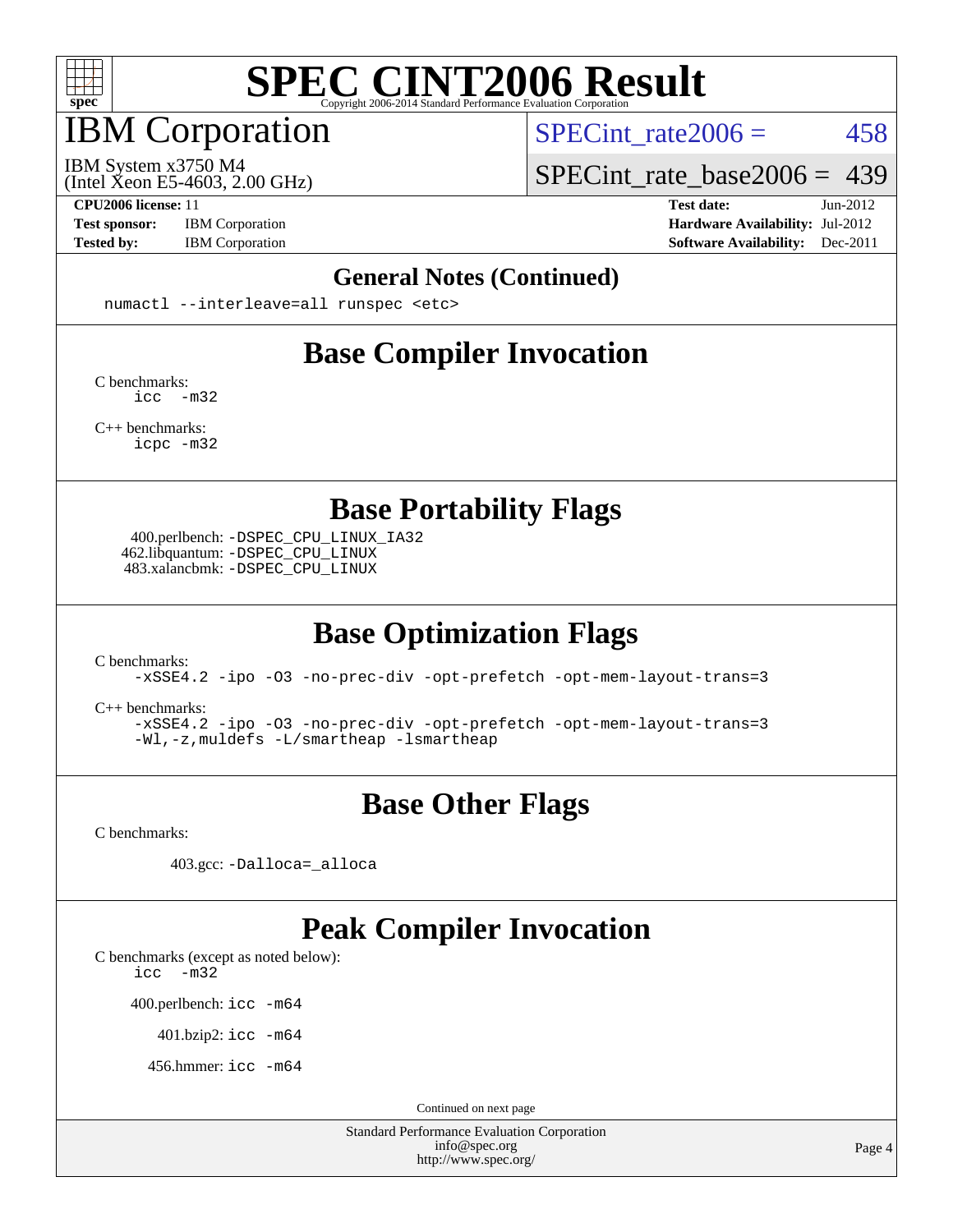

IBM Corporation

SPECint rate $2006 = 458$ 

(Intel Xeon E5-4603, 2.00 GHz) IBM System x3750 M4

[SPECint\\_rate\\_base2006 =](http://www.spec.org/auto/cpu2006/Docs/result-fields.html#SPECintratebase2006) 439

**[CPU2006 license:](http://www.spec.org/auto/cpu2006/Docs/result-fields.html#CPU2006license)** 11 **[Test date:](http://www.spec.org/auto/cpu2006/Docs/result-fields.html#Testdate)** Jun-2012 **[Test sponsor:](http://www.spec.org/auto/cpu2006/Docs/result-fields.html#Testsponsor)** IBM Corporation **[Hardware Availability:](http://www.spec.org/auto/cpu2006/Docs/result-fields.html#HardwareAvailability)** Jul-2012 **[Tested by:](http://www.spec.org/auto/cpu2006/Docs/result-fields.html#Testedby)** IBM Corporation **IBM** Corporation **[Software Availability:](http://www.spec.org/auto/cpu2006/Docs/result-fields.html#SoftwareAvailability)** Dec-2011

## **[Peak Compiler Invocation \(Continued\)](http://www.spec.org/auto/cpu2006/Docs/result-fields.html#PeakCompilerInvocation)**

458.sjeng: [icc -m64](http://www.spec.org/cpu2006/results/res2012q3/cpu2006-20120716-23715.flags.html#user_peakCCLD458_sjeng_intel_icc_64bit_bda6cc9af1fdbb0edc3795bac97ada53)

[C++ benchmarks:](http://www.spec.org/auto/cpu2006/Docs/result-fields.html#CXXbenchmarks) [icpc -m32](http://www.spec.org/cpu2006/results/res2012q3/cpu2006-20120716-23715.flags.html#user_CXXpeak_intel_icpc_4e5a5ef1a53fd332b3c49e69c3330699)

**[Peak Portability Flags](http://www.spec.org/auto/cpu2006/Docs/result-fields.html#PeakPortabilityFlags)**

 400.perlbench: [-DSPEC\\_CPU\\_LP64](http://www.spec.org/cpu2006/results/res2012q3/cpu2006-20120716-23715.flags.html#b400.perlbench_peakCPORTABILITY_DSPEC_CPU_LP64) [-DSPEC\\_CPU\\_LINUX\\_X64](http://www.spec.org/cpu2006/results/res2012q3/cpu2006-20120716-23715.flags.html#b400.perlbench_peakCPORTABILITY_DSPEC_CPU_LINUX_X64) 401.bzip2: [-DSPEC\\_CPU\\_LP64](http://www.spec.org/cpu2006/results/res2012q3/cpu2006-20120716-23715.flags.html#suite_peakCPORTABILITY401_bzip2_DSPEC_CPU_LP64) 456.hmmer: [-DSPEC\\_CPU\\_LP64](http://www.spec.org/cpu2006/results/res2012q3/cpu2006-20120716-23715.flags.html#suite_peakCPORTABILITY456_hmmer_DSPEC_CPU_LP64) 458.sjeng: [-DSPEC\\_CPU\\_LP64](http://www.spec.org/cpu2006/results/res2012q3/cpu2006-20120716-23715.flags.html#suite_peakCPORTABILITY458_sjeng_DSPEC_CPU_LP64) 462.libquantum: [-DSPEC\\_CPU\\_LINUX](http://www.spec.org/cpu2006/results/res2012q3/cpu2006-20120716-23715.flags.html#b462.libquantum_peakCPORTABILITY_DSPEC_CPU_LINUX) 483.xalancbmk: [-DSPEC\\_CPU\\_LINUX](http://www.spec.org/cpu2006/results/res2012q3/cpu2006-20120716-23715.flags.html#b483.xalancbmk_peakCXXPORTABILITY_DSPEC_CPU_LINUX)

### **[Peak Optimization Flags](http://www.spec.org/auto/cpu2006/Docs/result-fields.html#PeakOptimizationFlags)**

[C benchmarks](http://www.spec.org/auto/cpu2006/Docs/result-fields.html#Cbenchmarks):

 400.perlbench: [-xSSE4.2](http://www.spec.org/cpu2006/results/res2012q3/cpu2006-20120716-23715.flags.html#user_peakPASS2_CFLAGSPASS2_LDCFLAGS400_perlbench_f-xSSE42_f91528193cf0b216347adb8b939d4107)(pass 2) [-prof-gen](http://www.spec.org/cpu2006/results/res2012q3/cpu2006-20120716-23715.flags.html#user_peakPASS1_CFLAGSPASS1_LDCFLAGS400_perlbench_prof_gen_e43856698f6ca7b7e442dfd80e94a8fc)(pass 1) [-ipo](http://www.spec.org/cpu2006/results/res2012q3/cpu2006-20120716-23715.flags.html#user_peakPASS2_CFLAGSPASS2_LDCFLAGS400_perlbench_f-ipo)(pass 2) [-O3](http://www.spec.org/cpu2006/results/res2012q3/cpu2006-20120716-23715.flags.html#user_peakPASS2_CFLAGSPASS2_LDCFLAGS400_perlbench_f-O3)(pass 2) [-no-prec-div](http://www.spec.org/cpu2006/results/res2012q3/cpu2006-20120716-23715.flags.html#user_peakPASS2_CFLAGSPASS2_LDCFLAGS400_perlbench_f-no-prec-div)(pass 2) [-prof-use](http://www.spec.org/cpu2006/results/res2012q3/cpu2006-20120716-23715.flags.html#user_peakPASS2_CFLAGSPASS2_LDCFLAGS400_perlbench_prof_use_bccf7792157ff70d64e32fe3e1250b55)(pass 2) [-auto-ilp32](http://www.spec.org/cpu2006/results/res2012q3/cpu2006-20120716-23715.flags.html#user_peakCOPTIMIZE400_perlbench_f-auto-ilp32) 401.bzip2: [-xSSE4.2](http://www.spec.org/cpu2006/results/res2012q3/cpu2006-20120716-23715.flags.html#user_peakPASS2_CFLAGSPASS2_LDCFLAGS401_bzip2_f-xSSE42_f91528193cf0b216347adb8b939d4107)(pass 2) [-prof-gen](http://www.spec.org/cpu2006/results/res2012q3/cpu2006-20120716-23715.flags.html#user_peakPASS1_CFLAGSPASS1_LDCFLAGS401_bzip2_prof_gen_e43856698f6ca7b7e442dfd80e94a8fc)(pass 1) [-ipo](http://www.spec.org/cpu2006/results/res2012q3/cpu2006-20120716-23715.flags.html#user_peakPASS2_CFLAGSPASS2_LDCFLAGS401_bzip2_f-ipo)(pass 2) [-O3](http://www.spec.org/cpu2006/results/res2012q3/cpu2006-20120716-23715.flags.html#user_peakPASS2_CFLAGSPASS2_LDCFLAGS401_bzip2_f-O3)(pass 2) [-no-prec-div](http://www.spec.org/cpu2006/results/res2012q3/cpu2006-20120716-23715.flags.html#user_peakPASS2_CFLAGSPASS2_LDCFLAGS401_bzip2_f-no-prec-div)(pass 2) [-prof-use](http://www.spec.org/cpu2006/results/res2012q3/cpu2006-20120716-23715.flags.html#user_peakPASS2_CFLAGSPASS2_LDCFLAGS401_bzip2_prof_use_bccf7792157ff70d64e32fe3e1250b55)(pass 2) [-opt-prefetch](http://www.spec.org/cpu2006/results/res2012q3/cpu2006-20120716-23715.flags.html#user_peakCOPTIMIZE401_bzip2_f-opt-prefetch) [-auto-ilp32](http://www.spec.org/cpu2006/results/res2012q3/cpu2006-20120716-23715.flags.html#user_peakCOPTIMIZE401_bzip2_f-auto-ilp32) [-ansi-alias](http://www.spec.org/cpu2006/results/res2012q3/cpu2006-20120716-23715.flags.html#user_peakCOPTIMIZE401_bzip2_f-ansi-alias)  $403.\text{gcc: basepeak}$  = yes  $429$ .mcf: basepeak = yes 445.gobmk: [-xSSE4.2](http://www.spec.org/cpu2006/results/res2012q3/cpu2006-20120716-23715.flags.html#user_peakPASS2_CFLAGSPASS2_LDCFLAGS445_gobmk_f-xSSE42_f91528193cf0b216347adb8b939d4107)(pass 2) [-prof-gen](http://www.spec.org/cpu2006/results/res2012q3/cpu2006-20120716-23715.flags.html#user_peakPASS1_CFLAGSPASS1_LDCFLAGS445_gobmk_prof_gen_e43856698f6ca7b7e442dfd80e94a8fc)(pass 1) [-prof-use](http://www.spec.org/cpu2006/results/res2012q3/cpu2006-20120716-23715.flags.html#user_peakPASS2_CFLAGSPASS2_LDCFLAGS445_gobmk_prof_use_bccf7792157ff70d64e32fe3e1250b55)(pass 2) [-ansi-alias](http://www.spec.org/cpu2006/results/res2012q3/cpu2006-20120716-23715.flags.html#user_peakCOPTIMIZE445_gobmk_f-ansi-alias) [-opt-mem-layout-trans=3](http://www.spec.org/cpu2006/results/res2012q3/cpu2006-20120716-23715.flags.html#user_peakCOPTIMIZE445_gobmk_f-opt-mem-layout-trans_a7b82ad4bd7abf52556d4961a2ae94d5) 456.hmmer: [-xSSE4.2](http://www.spec.org/cpu2006/results/res2012q3/cpu2006-20120716-23715.flags.html#user_peakCOPTIMIZE456_hmmer_f-xSSE42_f91528193cf0b216347adb8b939d4107) [-ipo](http://www.spec.org/cpu2006/results/res2012q3/cpu2006-20120716-23715.flags.html#user_peakCOPTIMIZE456_hmmer_f-ipo) [-O3](http://www.spec.org/cpu2006/results/res2012q3/cpu2006-20120716-23715.flags.html#user_peakCOPTIMIZE456_hmmer_f-O3) [-no-prec-div](http://www.spec.org/cpu2006/results/res2012q3/cpu2006-20120716-23715.flags.html#user_peakCOPTIMIZE456_hmmer_f-no-prec-div) [-unroll2](http://www.spec.org/cpu2006/results/res2012q3/cpu2006-20120716-23715.flags.html#user_peakCOPTIMIZE456_hmmer_f-unroll_784dae83bebfb236979b41d2422d7ec2) [-auto-ilp32](http://www.spec.org/cpu2006/results/res2012q3/cpu2006-20120716-23715.flags.html#user_peakCOPTIMIZE456_hmmer_f-auto-ilp32) 458.sjeng: [-xSSE4.2](http://www.spec.org/cpu2006/results/res2012q3/cpu2006-20120716-23715.flags.html#user_peakPASS2_CFLAGSPASS2_LDCFLAGS458_sjeng_f-xSSE42_f91528193cf0b216347adb8b939d4107)(pass 2) [-prof-gen](http://www.spec.org/cpu2006/results/res2012q3/cpu2006-20120716-23715.flags.html#user_peakPASS1_CFLAGSPASS1_LDCFLAGS458_sjeng_prof_gen_e43856698f6ca7b7e442dfd80e94a8fc)(pass 1) [-ipo](http://www.spec.org/cpu2006/results/res2012q3/cpu2006-20120716-23715.flags.html#user_peakPASS2_CFLAGSPASS2_LDCFLAGS458_sjeng_f-ipo)(pass 2) [-O3](http://www.spec.org/cpu2006/results/res2012q3/cpu2006-20120716-23715.flags.html#user_peakPASS2_CFLAGSPASS2_LDCFLAGS458_sjeng_f-O3)(pass 2) [-no-prec-div](http://www.spec.org/cpu2006/results/res2012q3/cpu2006-20120716-23715.flags.html#user_peakPASS2_CFLAGSPASS2_LDCFLAGS458_sjeng_f-no-prec-div)(pass 2) [-prof-use](http://www.spec.org/cpu2006/results/res2012q3/cpu2006-20120716-23715.flags.html#user_peakPASS2_CFLAGSPASS2_LDCFLAGS458_sjeng_prof_use_bccf7792157ff70d64e32fe3e1250b55)(pass 2) [-unroll4](http://www.spec.org/cpu2006/results/res2012q3/cpu2006-20120716-23715.flags.html#user_peakCOPTIMIZE458_sjeng_f-unroll_4e5e4ed65b7fd20bdcd365bec371b81f) [-auto-ilp32](http://www.spec.org/cpu2006/results/res2012q3/cpu2006-20120716-23715.flags.html#user_peakCOPTIMIZE458_sjeng_f-auto-ilp32)  $462$ .libquantum: basepeak = yes 464.h264ref: [-xSSE4.2](http://www.spec.org/cpu2006/results/res2012q3/cpu2006-20120716-23715.flags.html#user_peakPASS2_CFLAGSPASS2_LDCFLAGS464_h264ref_f-xSSE42_f91528193cf0b216347adb8b939d4107)(pass 2) [-prof-gen](http://www.spec.org/cpu2006/results/res2012q3/cpu2006-20120716-23715.flags.html#user_peakPASS1_CFLAGSPASS1_LDCFLAGS464_h264ref_prof_gen_e43856698f6ca7b7e442dfd80e94a8fc)(pass 1) [-ipo](http://www.spec.org/cpu2006/results/res2012q3/cpu2006-20120716-23715.flags.html#user_peakPASS2_CFLAGSPASS2_LDCFLAGS464_h264ref_f-ipo)(pass 2) [-O3](http://www.spec.org/cpu2006/results/res2012q3/cpu2006-20120716-23715.flags.html#user_peakPASS2_CFLAGSPASS2_LDCFLAGS464_h264ref_f-O3)(pass 2) [-no-prec-div](http://www.spec.org/cpu2006/results/res2012q3/cpu2006-20120716-23715.flags.html#user_peakPASS2_CFLAGSPASS2_LDCFLAGS464_h264ref_f-no-prec-div)(pass 2) [-prof-use](http://www.spec.org/cpu2006/results/res2012q3/cpu2006-20120716-23715.flags.html#user_peakPASS2_CFLAGSPASS2_LDCFLAGS464_h264ref_prof_use_bccf7792157ff70d64e32fe3e1250b55)(pass 2) [-unroll2](http://www.spec.org/cpu2006/results/res2012q3/cpu2006-20120716-23715.flags.html#user_peakCOPTIMIZE464_h264ref_f-unroll_784dae83bebfb236979b41d2422d7ec2) [-ansi-alias](http://www.spec.org/cpu2006/results/res2012q3/cpu2006-20120716-23715.flags.html#user_peakCOPTIMIZE464_h264ref_f-ansi-alias)

Continued on next page